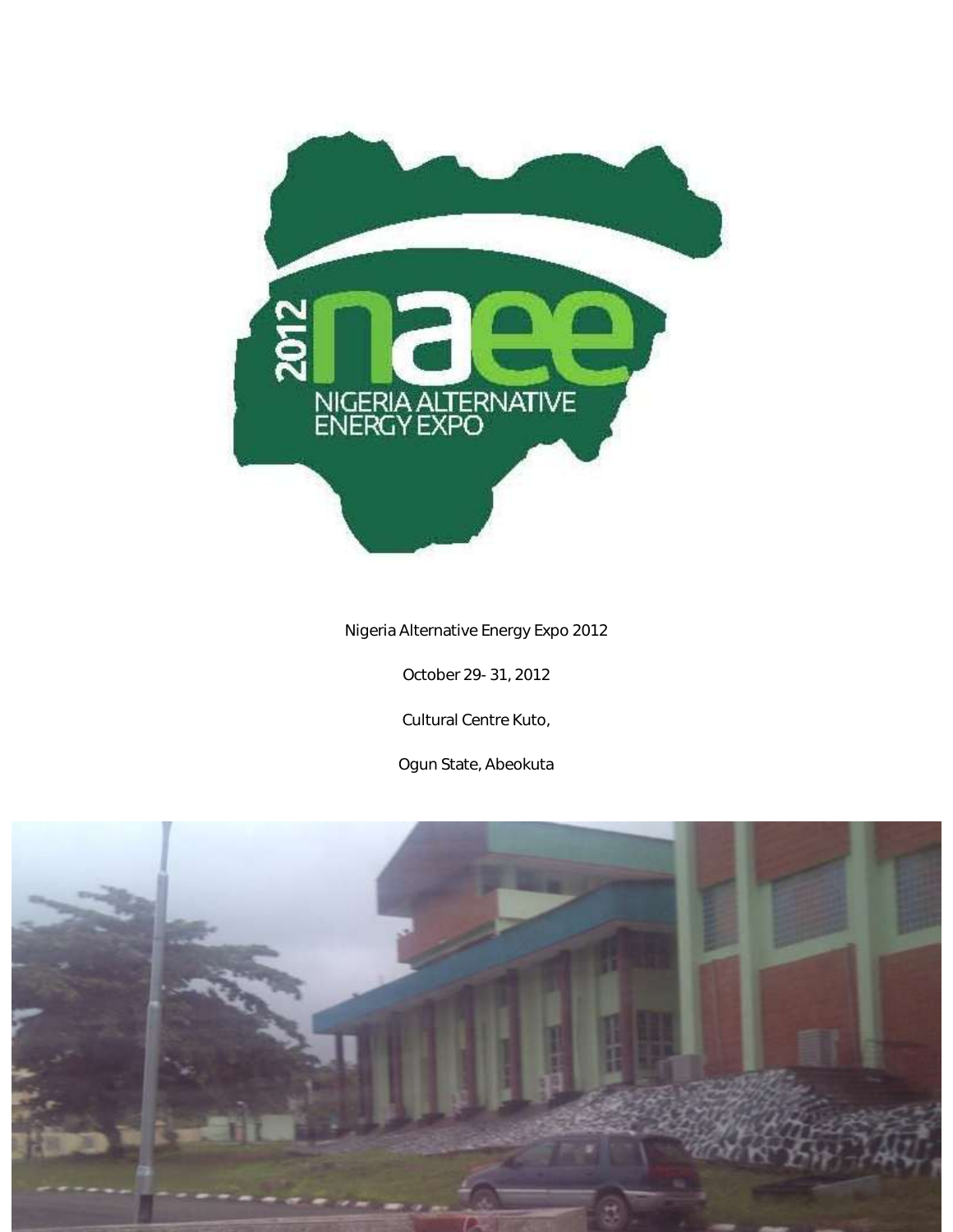#### **Event Overview**



Nigeria Alternative Energy Expo is West Africa's largest and most holistic Alternative energy business event: an exhibition, strategic conference, Seminars and Award

But the show is much more than this. It is a place where innovation and expertise is showcased, solutions are found and learning is done.

7 themes, 1 big show

- i. The Solar Show
- ii. Wind Power World
- iii. Clean Technology World
- iv. IPP and Co- Generation Show
- v. BioEnergy World
- vi. Waste to Energy
- vii. Nigeria Eco Awards





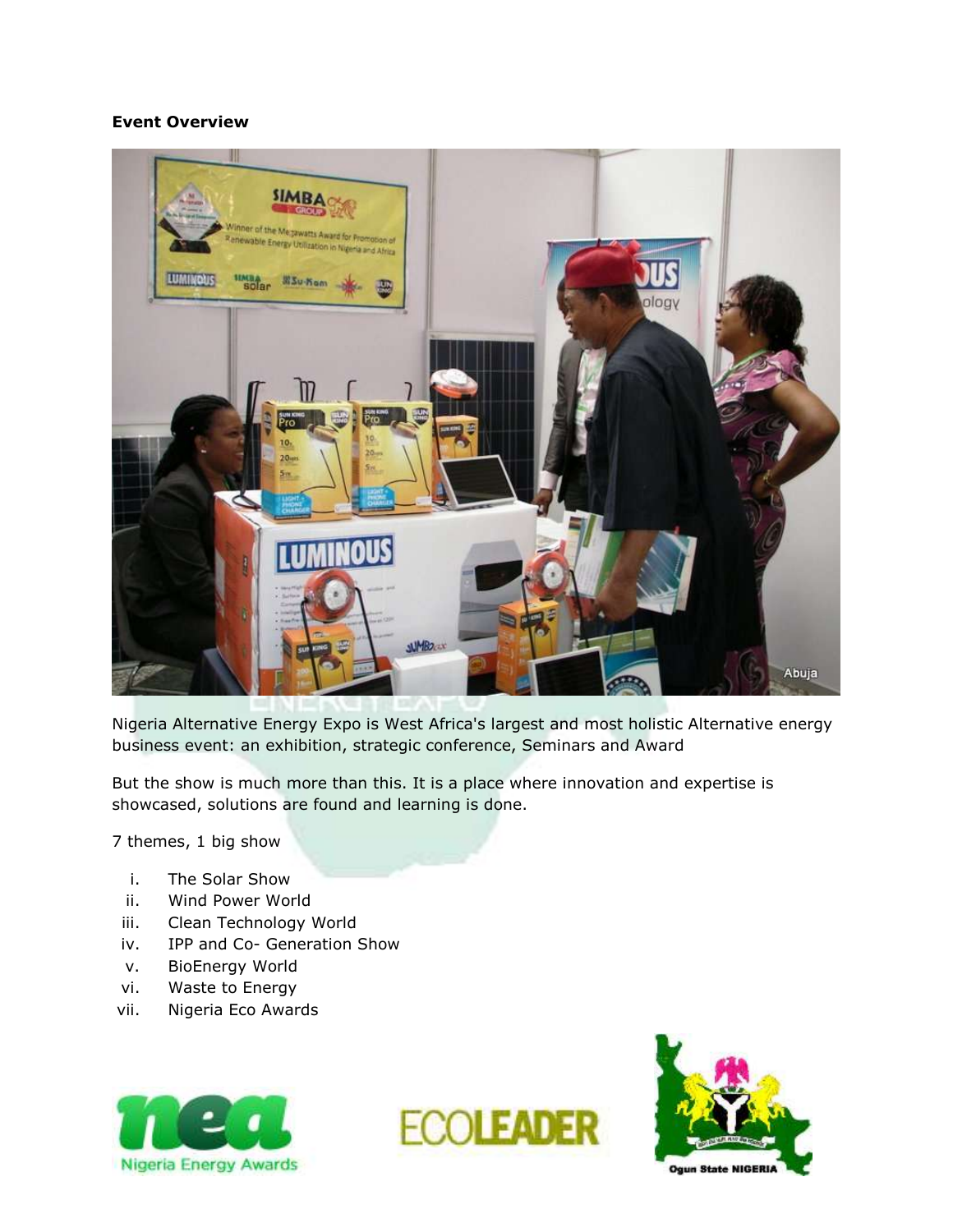

#### **The Conference**

Nigeria Alternative Energy Expo will be a world-class one day senior level conference plenary followed by five industry tracks, on day two, tackling all projects and energy challenges the region is facing.

This opening plenary day will focus on everything power related, giving delegates insight on where the industry stands at the moment, where existing and new projects are going as well as big opportunities on the horizon. This will also include the Council for Renewable Energy of Nigeria (CREN) Annual general meeting





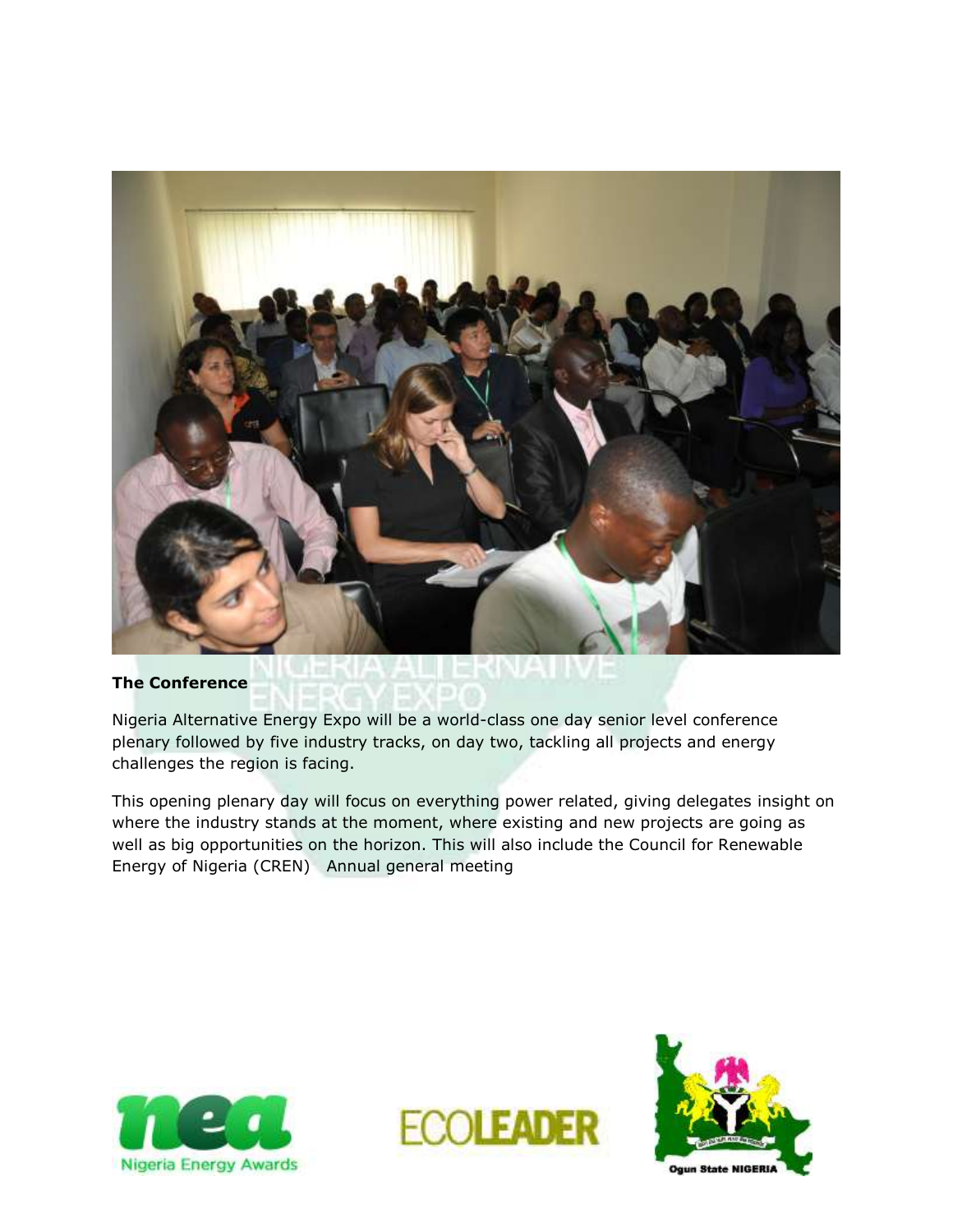# **Sessions will cover the following:**

Solar technology

Wind power

Off grid technology

Energy efficiency

Renewable Energy projects and solutions

Smart Transmission and & Distribution

IPP & Finance

Carbon Opportunities

Retrofit Green building solutions

CRM and revenue management







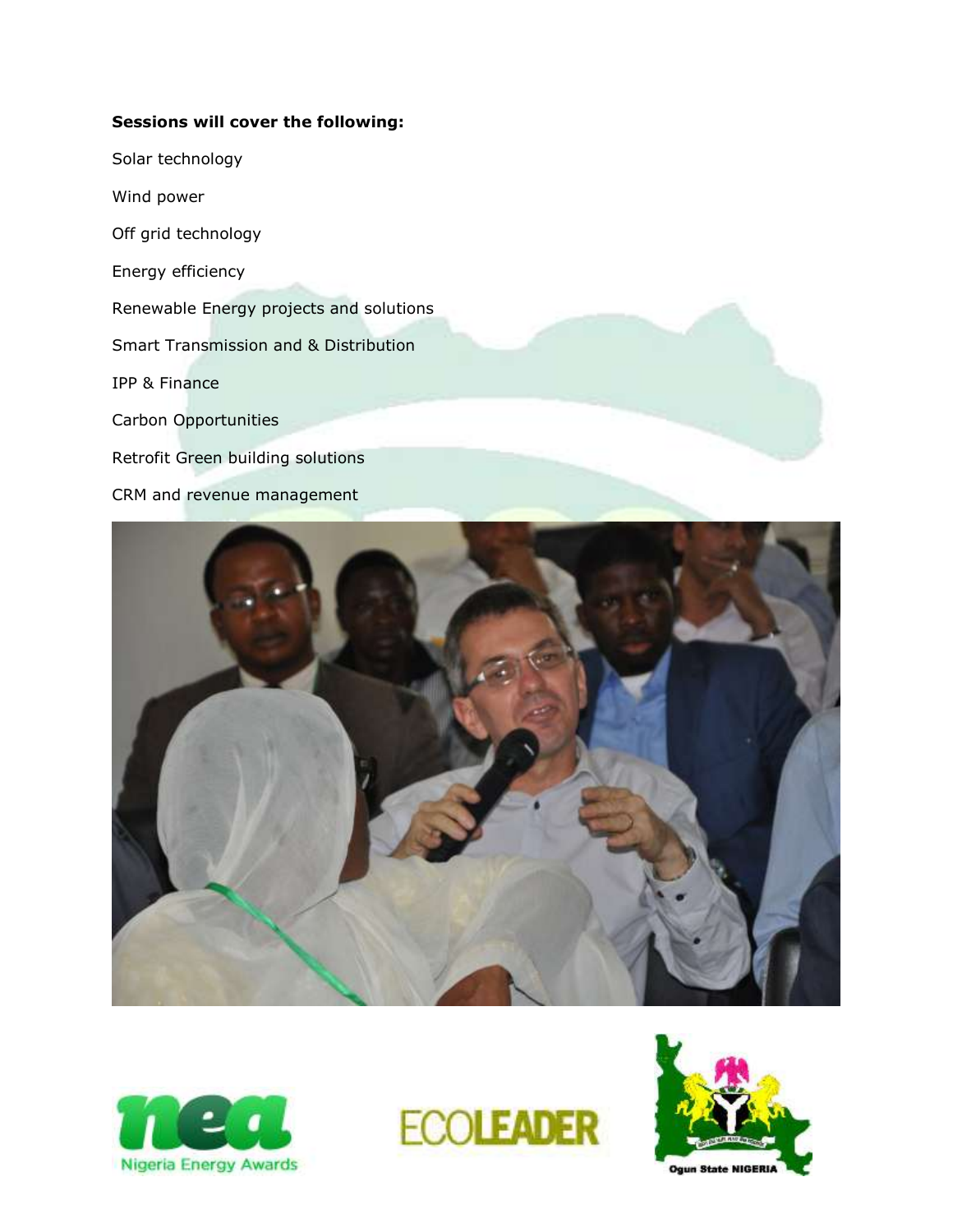NAEE 2012 will run concurrently with the Council for Renewable Energy of Nigeria (CREN) Annual general meeting. This two-day Conference covers a host of topics across the sector including the latest IPP legislation implications. With top speakers from the coalface of the industry, this event is the intelligent energy practitioner's guide to the pulse of a growing and dynamic sector. The Conference will explore the opportunities, challenges and advances in the energy industries in South Africa.









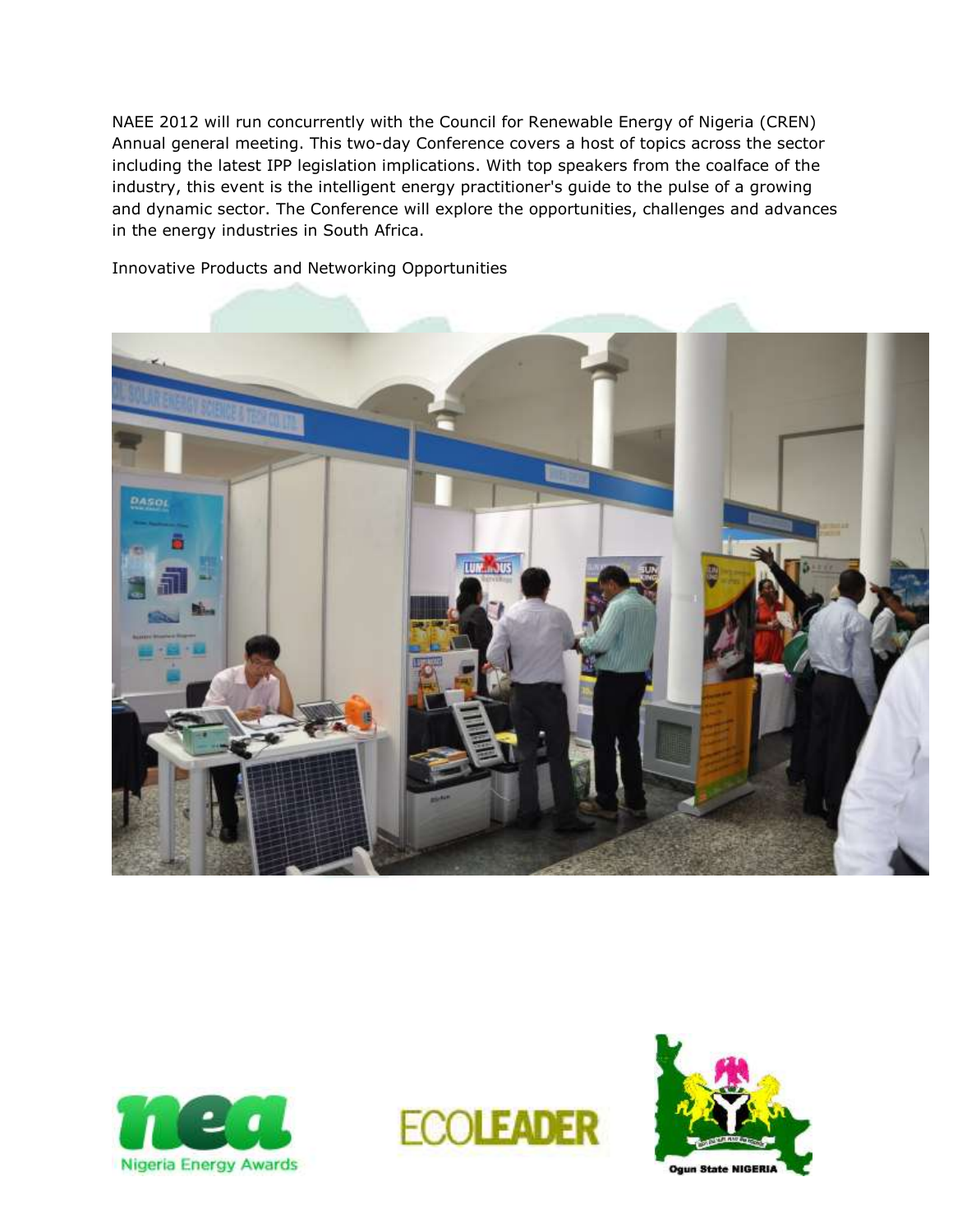# **Reasons to attend**

- i. Engage with fellow buyers
- ii. Evaluate new project opportunities
- iii. Learn how to risk and project manage
- iv. Learn how to deliver ROI on existing
- v. Understand the benefits of strategic
- vi. partnerships
- vii. Compare new products and solutions
- viii. Purchase

And a whole lot more.





NIGERIA ALTERNATIVE

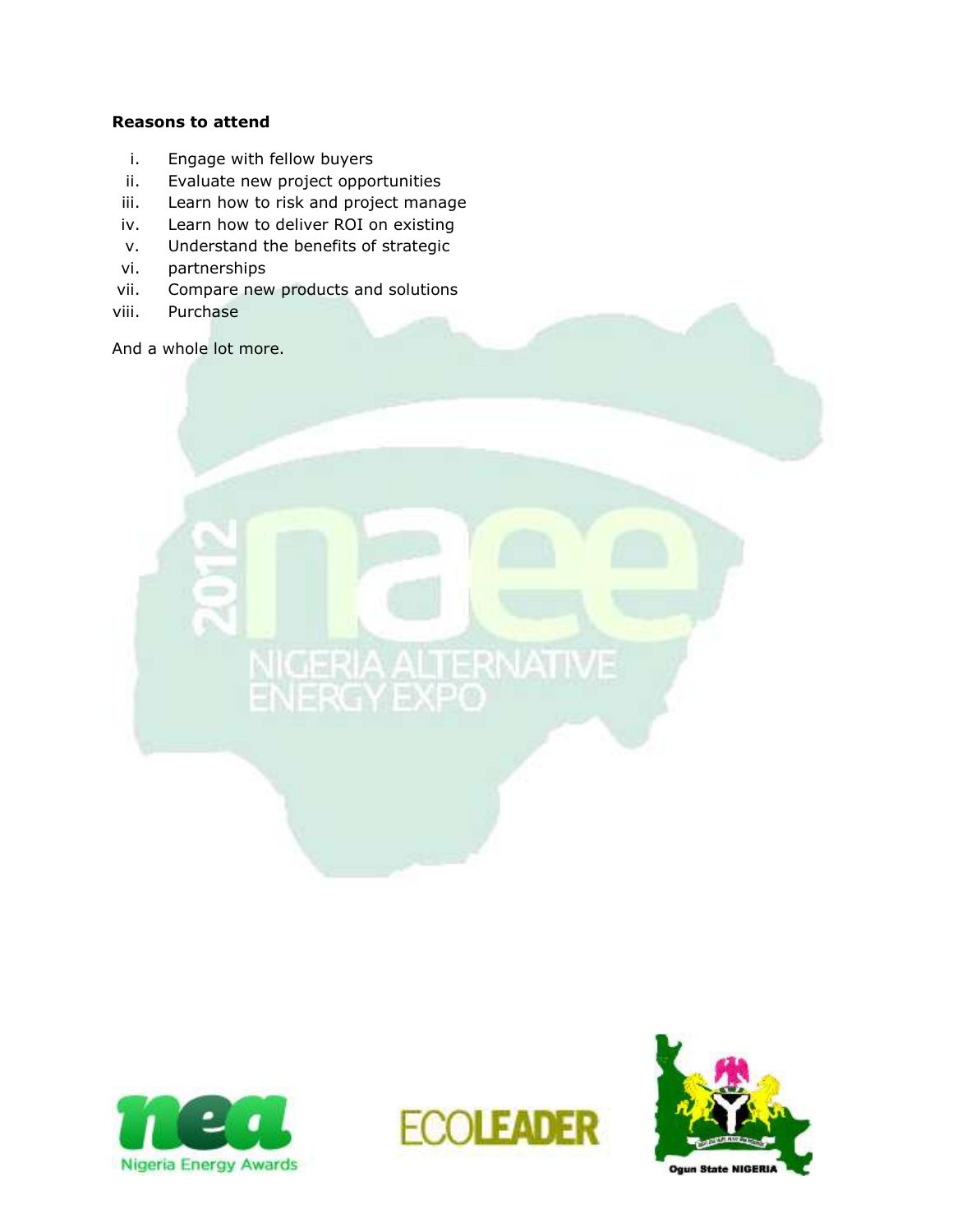#### **Sponsors**

Ogun State Government , Pax South Africa / NNPC/ Greenage Africa / Anbez Solar / Inenegy International GmbH/ MAG Switzerland AG / Simba Group/ Emel Advance Power Solutions/ Suntech / MTN Business/ DASOL/NASENI/

#### **Media Partners:**

Nigeria Alternative Energy / 25 degrees/ Africa Mining/ African Decisions/African Energy Journal/Alternative Energy/Business/Africa Monitor/Frost & Sullivan/Green tech focus/IMIESA/JFM business, retail & leisure/Mining Mirror/Petroleum Africa/Resource/The Green times/Trade Invest SA/Trade Invest Africa/Urban Green File/Volt/WASA/World Oil

#### **Endorsers**

Energy commission of Nigeria/ Ministry of Environment/ The Nigeria Renewable energy programme/ SAAEA / REEEP / Council for Renewable Energy in Nigeria/ Nigeria Electricity Regulatory Commission/ NOTAP/ SMEDAN/SAAEA/







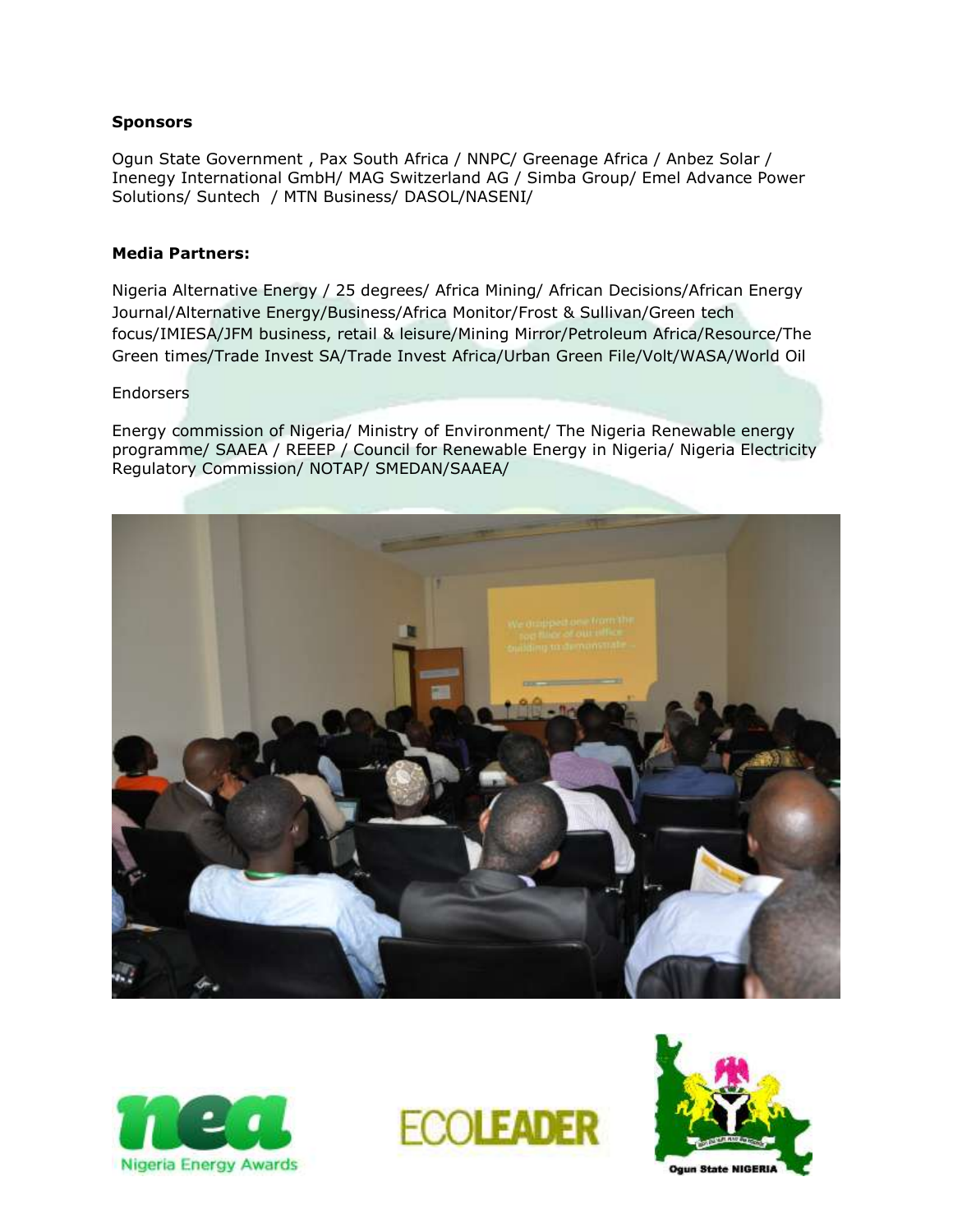# **Interested in Speaking?**

Space on the agenda is limited. Do you have valuable experience to share with the attendees? If you would like to play a key role in defining the direction of the industry's most influential events, please submit your proposal to [info@mathesisconsulting.com](mailto:info@mathesisconsulting.com) or Tel +44 203 239 6611

### **Interested in sponsoring or exhibiting?**

Join the likes; Pax South Africa / Greenage Africa / Anbez Solar / Inenegy International GmbH/ MAG Switzerland AG, Simba Group, Emel Advance Power Solutions, Suntech, DASOL, Solarco, Diamond Bank plc, African Recycling & Environmental Preservation, Schneider Electric, Trony Ltd, World Bank, Barefoot Power, d. Light, Solac Solar Technology, Primlaks Nigeria Ltd, Barefoot Power, and Centre for Export Development , and engage directly with key decision makers and budget holders in the energy industry. Sponsoring and exhibiting at the 2<sup>nd</sup> Nigeria Alternative energy Expo gives you the benefit of being able to assert your company as a market leader through thought leadership and brand recognition.

Please contact Lynda Azuka @ [info@mathesisconsulting.com](mailto:info@mathesisconsulting.com) or Tel +44 203 239 6611